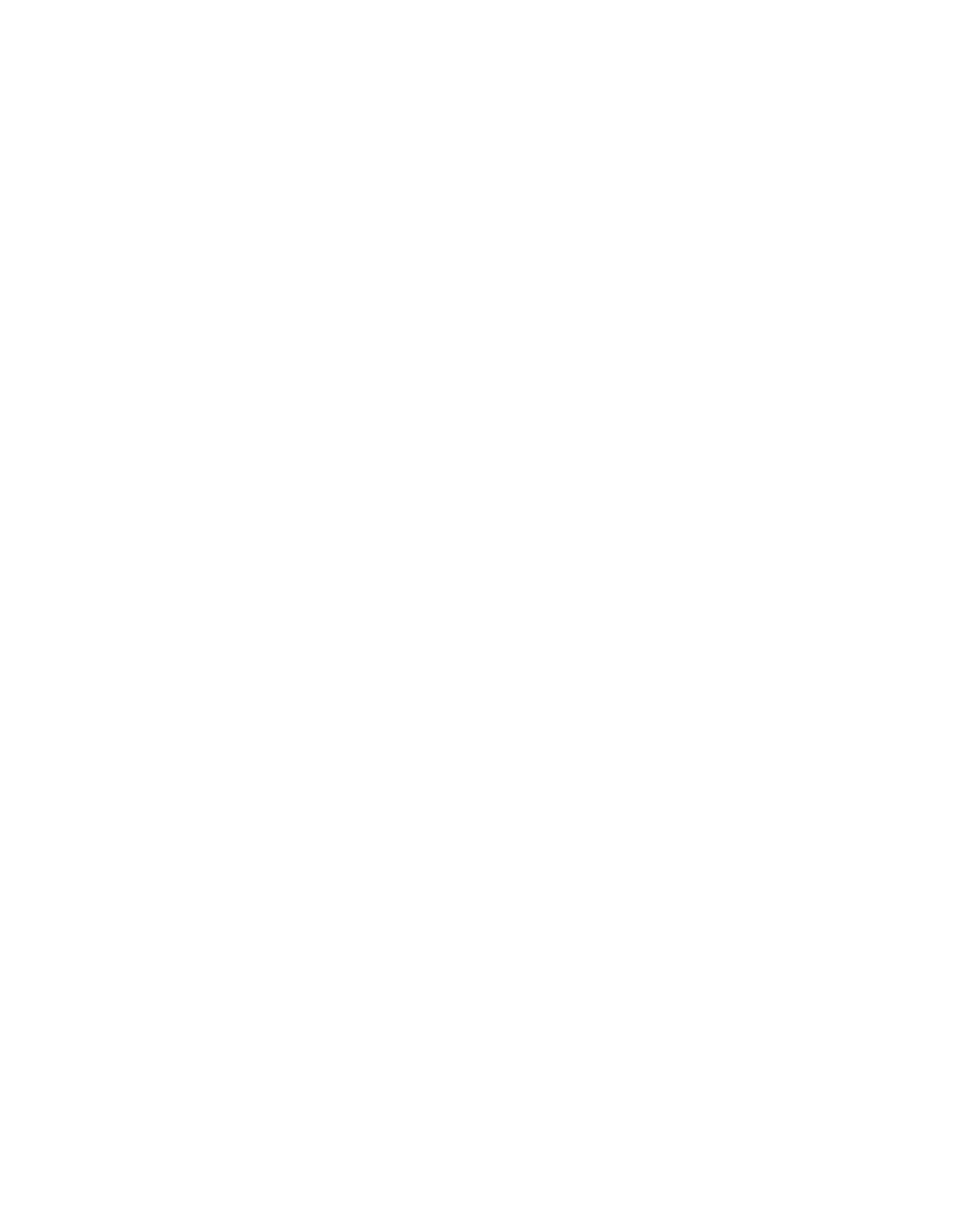## **Table of Contents**

| Implementation Status of the SAO Recommendations to the Legislature  1                        |  |
|-----------------------------------------------------------------------------------------------|--|
|                                                                                               |  |
|                                                                                               |  |
| Regulatory Reform: Communicating Regulatory Information and Streamlining Business             |  |
|                                                                                               |  |
|                                                                                               |  |
|                                                                                               |  |
| Crime Victims Programs, Department of Commerce, Department of Labor & Industries,             |  |
|                                                                                               |  |
|                                                                                               |  |
|                                                                                               |  |
|                                                                                               |  |
| Eight Counties' Building Permit and Inspection Fees: Clark, Klickitat, Pacific, Pend Oreille, |  |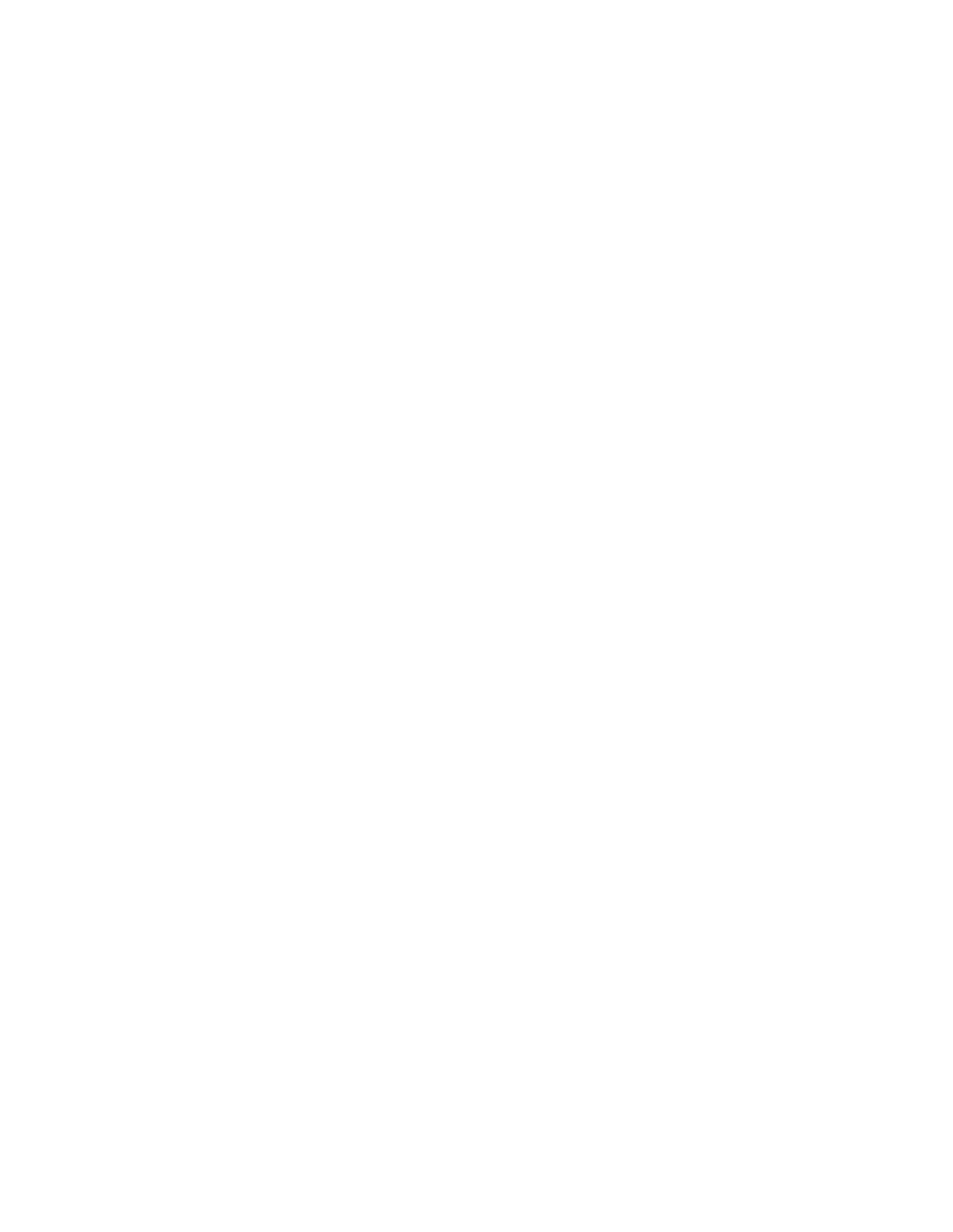## **Initiative 900 Requires JLARC Report**

In November 2005, the people of the State of Washington approved Initiative 900. The initiative directs the State Auditor's Office (SAO) to conduct performance audits of state and local government agencies.

The initiative also includes the following direction with regard to performance audits of state government: "An annual report will be submitted by the Joint Legislative Audit and Review Committee by July  $1<sup>st</sup>$  of each year detailing the status of the legislative implementation of the State Auditor's recommendations." This report represents JLARC's compliance with this requirement for 2013.

## **One 2012 I-900 Audit with Recommendations to the Legislature**

This is the seventh annual report that JLARC staff have released on the status of recommendations to the Legislature made by the State Auditor's performance audits.[1](#page-4-0) During Calendar Year 2012, the State Auditor released one new performance audit report with specific recommendations to the Legislature. In Calendar Year 2012, the State Auditor also issued an additional three performance audits, each of which did not include specific recommendations to the Legislature. JLARC held public hearings on all of the State Auditor's performance audits and reviews issued during that time period.

This JLARC staff report provides information on the implementation status of two specific recommendations to the Legislature included in the 2012 performance audit. In addition, JLARC staff track previous years' recommendations for four years. For example, for an SAO recommendation to the Legislature issued in Calendar Year 2009, JLARC staff reviewed legislative activity in the 2010, 2011, 2012, and 2013 legislative sessions. This report includes updated information on the status of nine unresolved recommendations to the Legislature in performance audits issued by the SAO between Calendar Years 2009 and 2011.

## **Implementation Status of the SAO Recommendations to the Legislature**

Table 1 summarizes implementation of the recommendations to the Legislature in the SAO's performance audits issued in Calendar Years 2009 through 2012. The table uses the following reporting categories:

- **Implemented Adopted As Presented** Legislative action implementing an SAO recommendation in the manner that it was presented in the audit;
- **Implemented Addressed with Different Approach** Legislative action where the Legislature addressed the issue raised in the recommendation, but via a different approach;
- **Legislature Made Different Policy Choice** Legislative action where the Legislature was aware of the recommendation and made a different policy choice than what the SAO recommended;
- **Bills Introduced on Topic But Not Adopted** Situation where individual legislators introduced bills on the topic covered in the recommendation, but the Legislature did not adopt the recommendation;

I

<span id="page-4-0"></span> $<sup>1</sup>$  Many of the recommendations in the SAO performance audits are directed to state or local government agencies rather than</sup> to the Legislature. This report does not provide information on implementation of those recommendations. For local governments, Initiative 900 directs that "an annual report will be submitted by the legislative body by July 1<sup>st</sup> of each year detailing the status of the legislative implementation of the State Auditor's recommendations."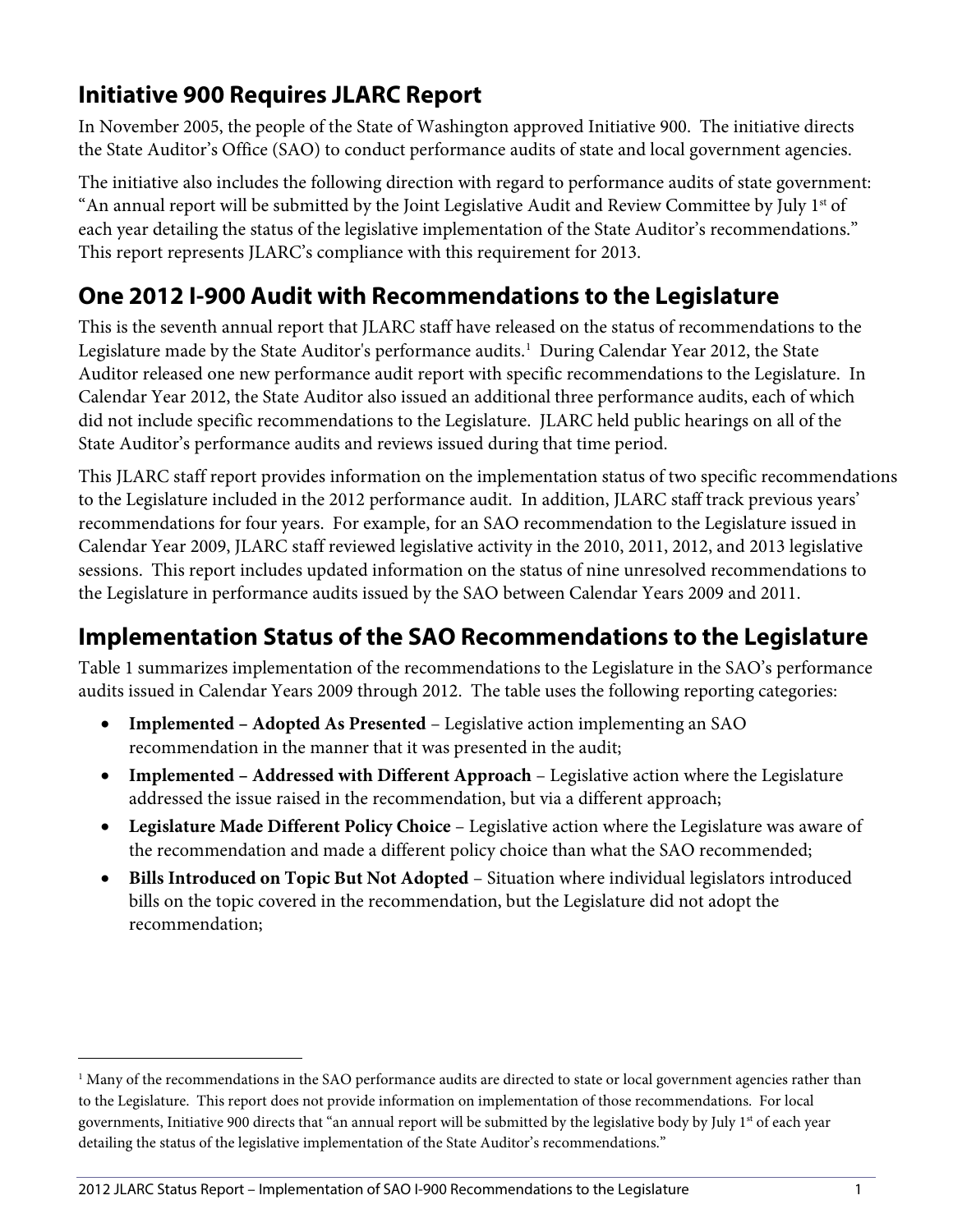- **Other Circumstances** This category denotes recommendations where other relevant circumstances apply; and
- **Related or No Information** –Related information is provided when available.

Table 1 – Implementation of SAO I-900 Recommendations to the Legislature: Status Following the 2013 Legislative Session

|                                           | <b>Recommendations</b> |                |              |  |
|-------------------------------------------|------------------------|----------------|--------------|--|
| <b>Current Implementation Status</b>      | 2012                   | 2009-11        | <b>Total</b> |  |
| Implemented:                              |                        |                |              |  |
| Adopted as Presented                      | $\mathcal{L}$          | $\mathcal{L}$  |              |  |
| Addressed with Different Approach         | $\Omega$               | $\overline{4}$ |              |  |
| Legislature Made Different Policy Choice  | $\Omega$               | $\mathcal{L}$  | 2            |  |
| Bills Introduced on Topic But Not Adopted |                        |                |              |  |
| <b>Other Circumstances</b>                |                        |                |              |  |
| Related or No Information                 | $\Omega$               | 8              | 8            |  |
| Total                                     | າ                      | 17             | 19           |  |

## **Detail on Specific SAO Recommendations to the Legislature**

What follows are details on the two specific recommendations to the Legislature in the one SAO performance audit from Calendar Year 2012. The details also include an update on the status of nine unresolved recommendations to the Legislature in SAO performance audits issued between Calendar Years 2009 and 2011. For each of these performance audits, this JLARC staff report provides:

- A brief summary of the subject of the performance audit;
- The text of each recommendation to the Legislature;
- The current implementation status for each recommendation;
- Identification of related legislation; and
- Where appropriate, a comment section to provide additional explanation/context about the Legislature's actions or the categorization of implementation status.

Each section ends with reporting on any additional legislative activity since last year's report such as public hearings, work sessions, and related budget activity. The audit reports are grouped by year and listed in the order in which the State Auditor released them.

Initiative 900 also states that "justification must be provided for recommendations not implemented." Since no individual or entity can singularly speak to the reason for legislative action or inaction, JLARC's auditors could not identify sufficient and appropriate evidence to make definitive conclusions about why recommendations have not been implemented to date. However, the information provided in the comment sections does, in some cases, provide a context for the Legislature's actions.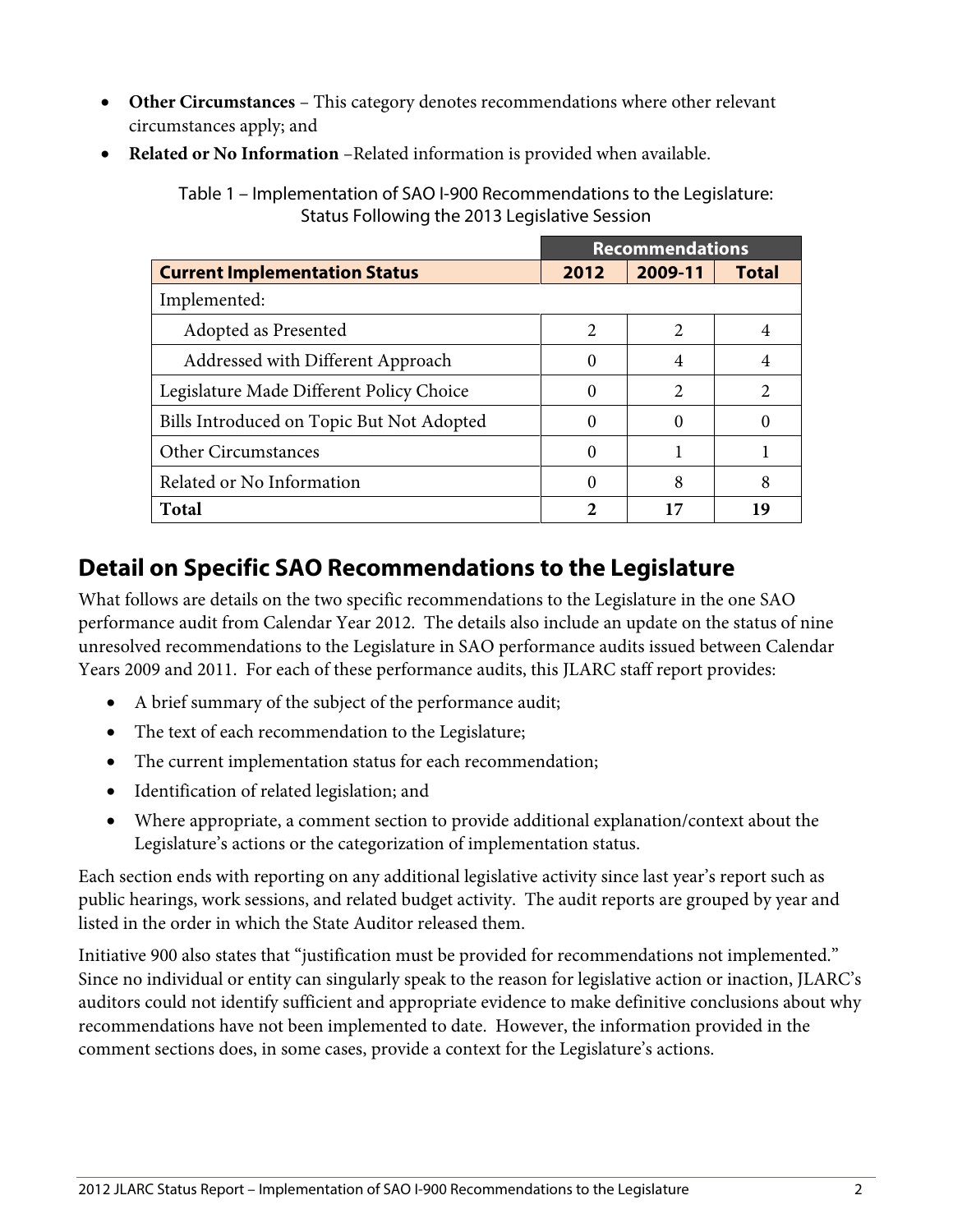### **Newly Issued 2012 Recommendations**

## **Regulatory Reform: Communicating Regulatory Information and Streamlining Business Rules**

#### Released September 6, 2012

#### **About the Audit**

This audit reviewed Washington's business regulation activities, which are conducted by multiple state agencies. This audit is part of a series of audits designed to find opportunities for these agencies to improve their interactions with businesses. The audit found that despite endorsement from state leaders, Washington has not achieved a one-stop business portal to serve businesses as they seek to obtain a license and meet other state requirements. The audit also found that the regulatory information contained on regulatory agency websites is incomplete, and the sites are not always user friendly. Finally, the audit found that the agencies need to streamline the various rules applying to business regulation to ensure those rules are necessary, clear, and consistent. This audit issued two recommendations directed to the Legislature.

#### **SAO Recommendation to the Legislature**



## SSB 5718 of 2013, which was enacted during the 2013 Regular Session (companion bill HB 1757 was not enacted), intends to monitor the development of a one-stop portal for Washington businesses. The Office of the Chief Information Officer is required to provide the Legislature's economic development committees with a plan for establishing performance benchmarks and for measuring the results of implementing a one-stop portal by November 30, 2013. The agency must submit annual progress reports to the Legislature's economic development committees until the portal has reached the performance benchmark of initial implementation.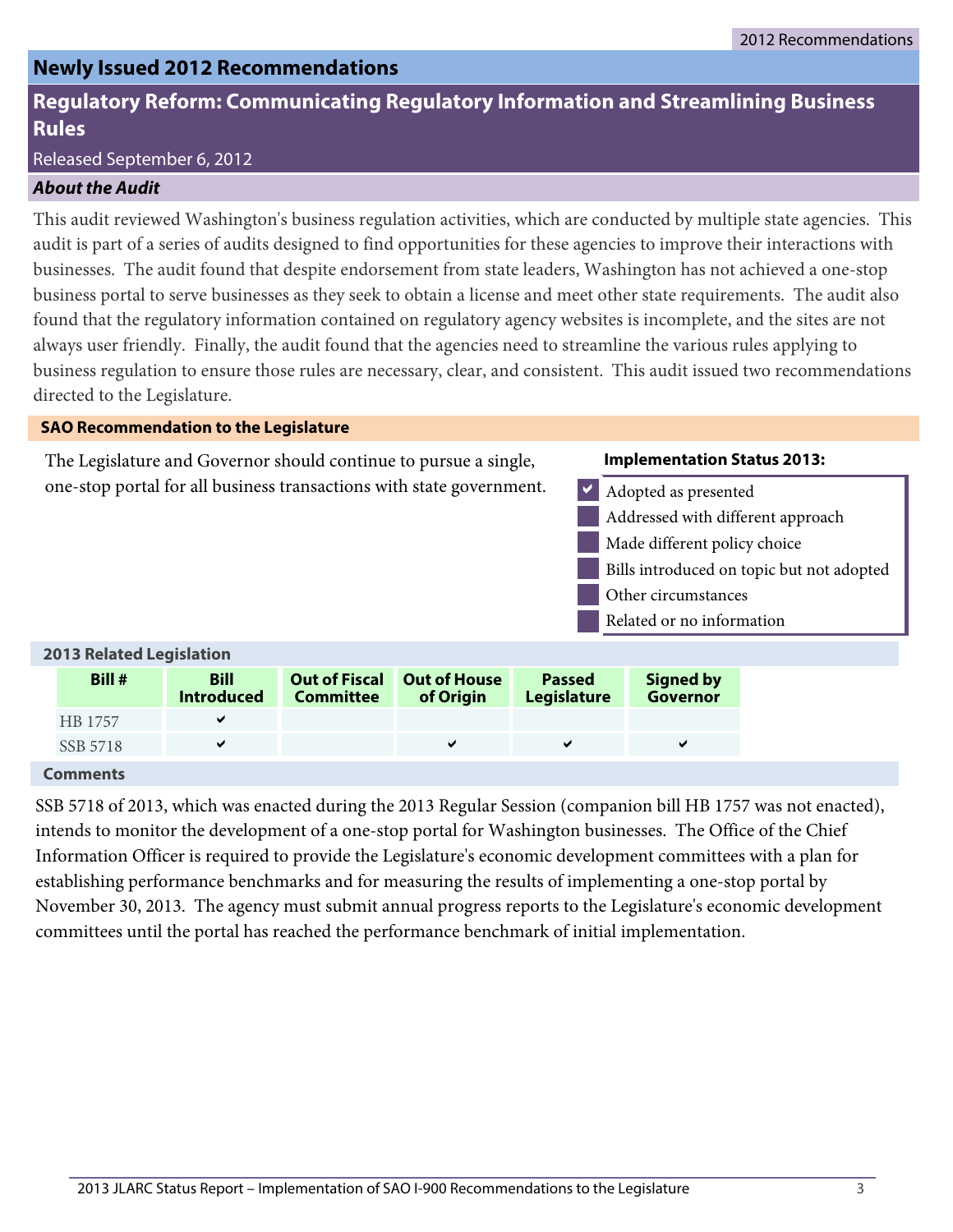## **Regulatory Reform: Communicating Regulatory Information and Streamlining Business Rules**

#### Released September 6, 2012

#### **SAO Recommendation to the Legislature**

The Legislature should revise the law (RCW 19.02.050) to remove the two agencies required to participate but that do not issue business licenses (the Department of Commerce and the Parks and Recreation Commission), and to add the agencies that do issue business licenses but do not now participate. The Legislature should also clarify that "full participation" by agencies requires them to provide information and applications for all of their business licenses available on the BLS website.

#### **Implementation Status 2013:**

- Adopted as presented
- Addressed with different approach
- Made different policy choice
- Bills introduced on topic but not adopted
- Other circumstances
- Related or no information

| <b>2013 Related Legislation</b> |                  |                                  |                                          |                                  |                              |                                     |  |  |  |
|---------------------------------|------------------|----------------------------------|------------------------------------------|----------------------------------|------------------------------|-------------------------------------|--|--|--|
|                                 | Bill #           | <b>Bill</b><br><b>Introduced</b> | <b>Out of Fiscal</b><br><b>Committee</b> | <b>Out of House</b><br>of Origin | <b>Passed</b><br>Legislature | <b>Signed by</b><br><b>Governor</b> |  |  |  |
|                                 | <b>ESHB</b> 1403 |                                  |                                          | ✔                                | ✔                            | ✔                                   |  |  |  |
|                                 | E2SSB 5680       |                                  |                                          | ✔                                |                              |                                     |  |  |  |
|                                 |                  |                                  |                                          |                                  |                              |                                     |  |  |  |

#### **Comments**

ESHB 1403 of 2013, which was enacted during the 2013 Regular Session (companion bill E2SSB 5680 was not enacted), removed the Department of Commerce and the Parks and Recreation Commission, which do not issue business licenses, from the list of agencies required to participate in the state Business Licensing Service portal. The legislation added the Board of Accountancy, Department of Archaeology and Historic Preservation, Department of Early Learning, Department of Ecology, Department of Financial Institutions, Department of Transportation, Gambling Commission, Horse Racing Commission, Office of the Insurance Commissioner, State Lottery, Student Achievement Council, Washington State Patrol, and Workforce Training and Education Coordinating Board to the list of agencies required to participate in the state Business Licensing Service portal.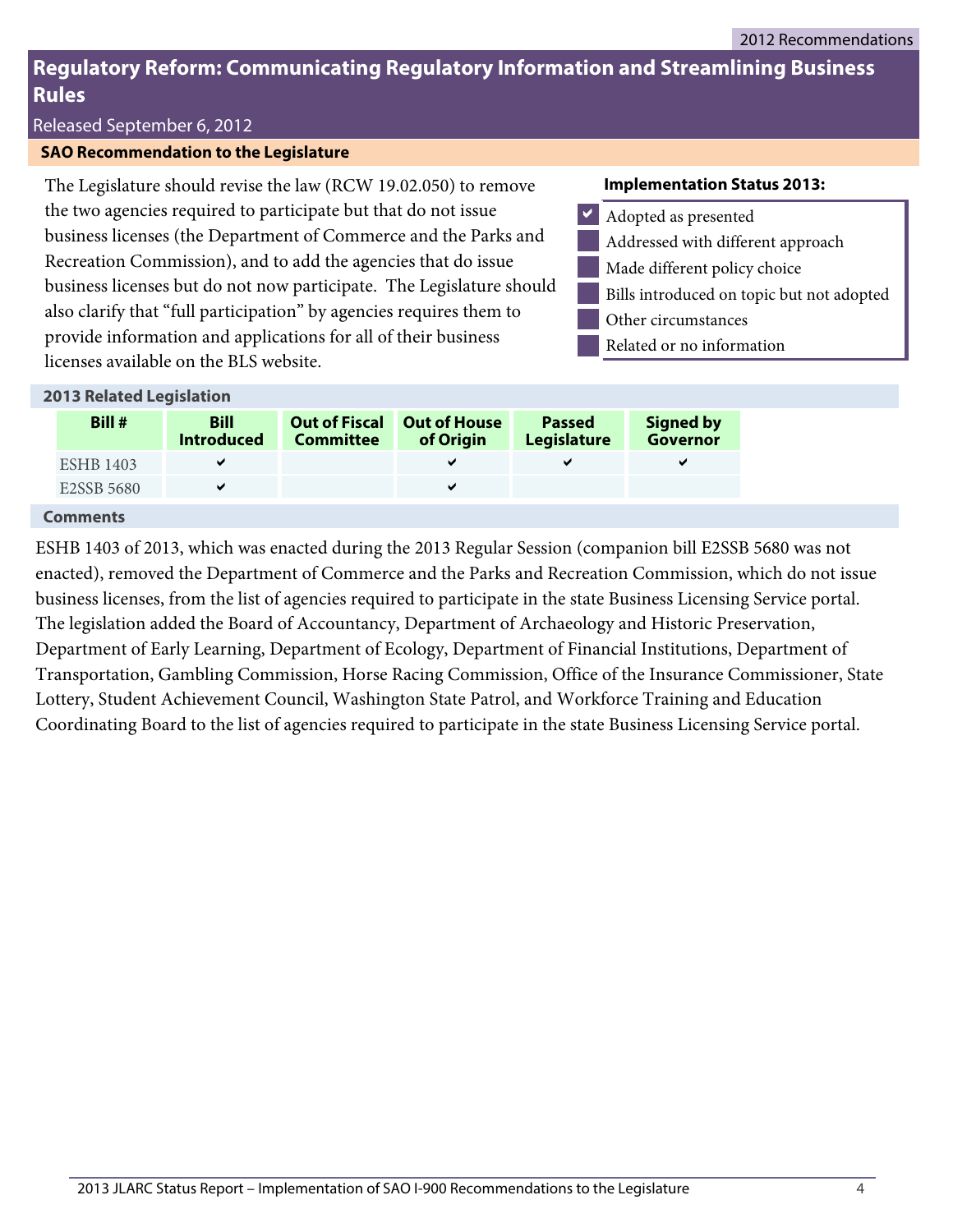## **Regulatory Reform: Communicating Regulatory Information and Streamlining Business Rules**

Released September 6, 2012

**Additional Legislative Action**

JLARC held an I-900 hearing on September 19, 2012.

The State Auditor's Office made a presentation to the House State Government & Tribal Affairs Committee for a work session on November 30, 2012. The presentation included a discussion of results of the audit and regulatory reform and lean permitting efforts by local governments.

Washington State Liquor Control Board made a presentation to the House Government Accountability and Oversight Committee for a work session on January 15, 2013. The presentation included a discussion of streamlining the licensing process and a new licensee education unit.

The State Auditor's Office made a presentation to the Senate Trade and Economic Development Committee for a work session on February 5, 2013 and to the House Technology and Economic Development Committee for a work session on February 12, 2013. The presentation included a discussion of efforts to inventory and streamline information on business regulations in the state, including findings from the audit on regulatory reform.

The Governor's Office of Regulatory Assistance made a presentation to the Senate Trade and Economic Development Committee for a work session on February 5, 2013. The presentation included a description of the Office's functions and plans for improvements to the regulatory systems such as working with agencies to improve their tax, license and registration processes to make it easier to do business in Washington.

The Washington Economic Development Commission made a presentation to the House Technology and Economic Development Committee for a work session on February 12, 2013. The presentation included a discussion of why regulatory reform is important for businesses in the state and the need for streamlining and recommendations for system improvements.

The House Transportation Committee had a work session on regulations impacting taxis, limousines, and for-hire vehicles on March 20, 2013. Information presented by industry groups, the City of Seattle, and the Washington State Department of Licensing included the following:

- Plan to hire consultant to analyze demand for services in Seattle/King County to help inform the regulatory processes, study effectiveness of current system, and analyze the effect of alternate models of regulation.
- DOL evaluation of the regulatory process including registration, certification, and licensing and recommendations for improvements.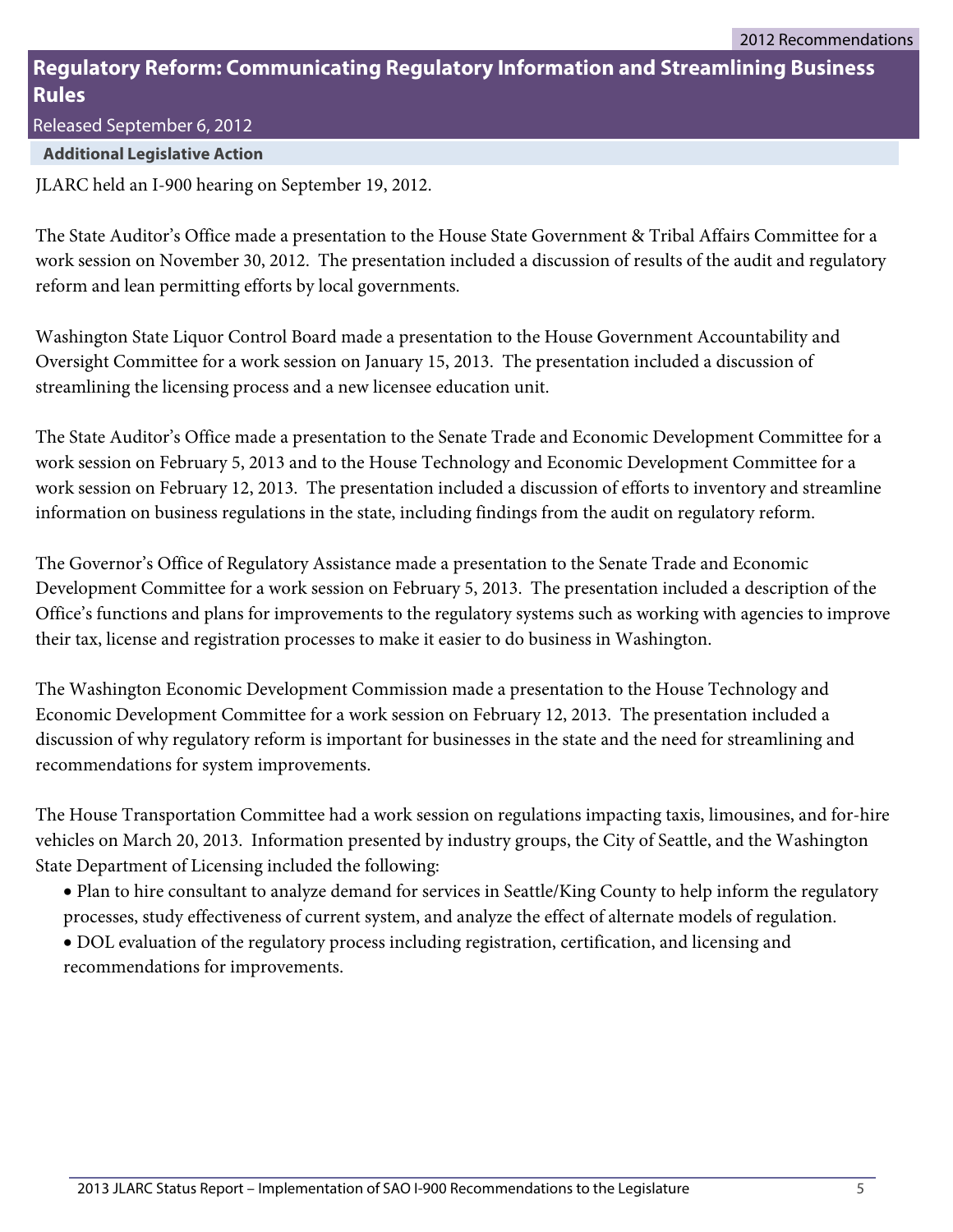## **Previously Unresolved 2011 Recommendations**

#### **Department of Labor & Industries Prescription Drugs**

#### Released May 4, 2011

#### **About the Audit**

This audit focused on the Department of Labor & Industries (L&I) prescription drug purchases for injured workers as part of the workers' compensation program. The main question the audit sought to answer was whether the workers' compensation program pays a reasonable and appropriate amount for prescription drugs. The audit found that L&I has attained a relatively high generic drug use rate, has limited the amount of drugs dispensed to injured workers, and is using many leading practices to contain drug costs. It also found that L&I has missed significant savings opportunities by not regularly updating its drug pricing schedule. The audit includes one recommendation to the Legislature to further reduce drug costs.

#### **SAO Recommendation to the Legislature**

We recommend the Legislature revise state law (RCW 69.41.190) to permit physicians to prescribe brand-name drugs only when generic therapeutic equivalents are not available. To accomplish this, lawmakers should modify the carve-out provision so it no longer exempts certain drug classes from the generic requirement, and should modify the "dispense-as-written" provision so it no longer prohibits pharmacists from substituting less expensive, therapeutically equivalent generics. If the law were changed, physicians who thought a brand-name drug was needed still could obtain prior approval from L&I to prescribe that drug. This recommendation would not result in therapeutic interchange (requiring physicians to prescribe drugs with different active ingredients).

- Adopted as presented
- Addressed with different approach
- Made different policy choice
- Bills introduced on topic but not adopted
- Other circumstances
- Related or no information  $\overline{\blacktriangledown}$

| <b>2012 Related Legislation</b> |                                 |                                  |                                          |                                  |                              |                                     |  |  |
|---------------------------------|---------------------------------|----------------------------------|------------------------------------------|----------------------------------|------------------------------|-------------------------------------|--|--|
|                                 | Bill #                          | <b>Bill</b><br><b>Introduced</b> | <b>Out of Fiscal</b><br><b>Committee</b> | <b>Out of House</b><br>of Origin | <b>Passed</b><br>Legislature | <b>Signed by</b><br>Governor        |  |  |
|                                 | No Related Legislation          |                                  |                                          |                                  |                              |                                     |  |  |
|                                 | <b>2013 Related Legislation</b> |                                  |                                          |                                  |                              |                                     |  |  |
|                                 | Bill #                          | <b>Bill</b><br><b>Introduced</b> | <b>Out of Fiscal</b><br><b>Committee</b> | <b>Out of House</b><br>of Origin | <b>Passed</b><br>Legislature | <b>Signed by</b><br><b>Governor</b> |  |  |
| No Related Legislation          |                                 |                                  |                                          |                                  |                              |                                     |  |  |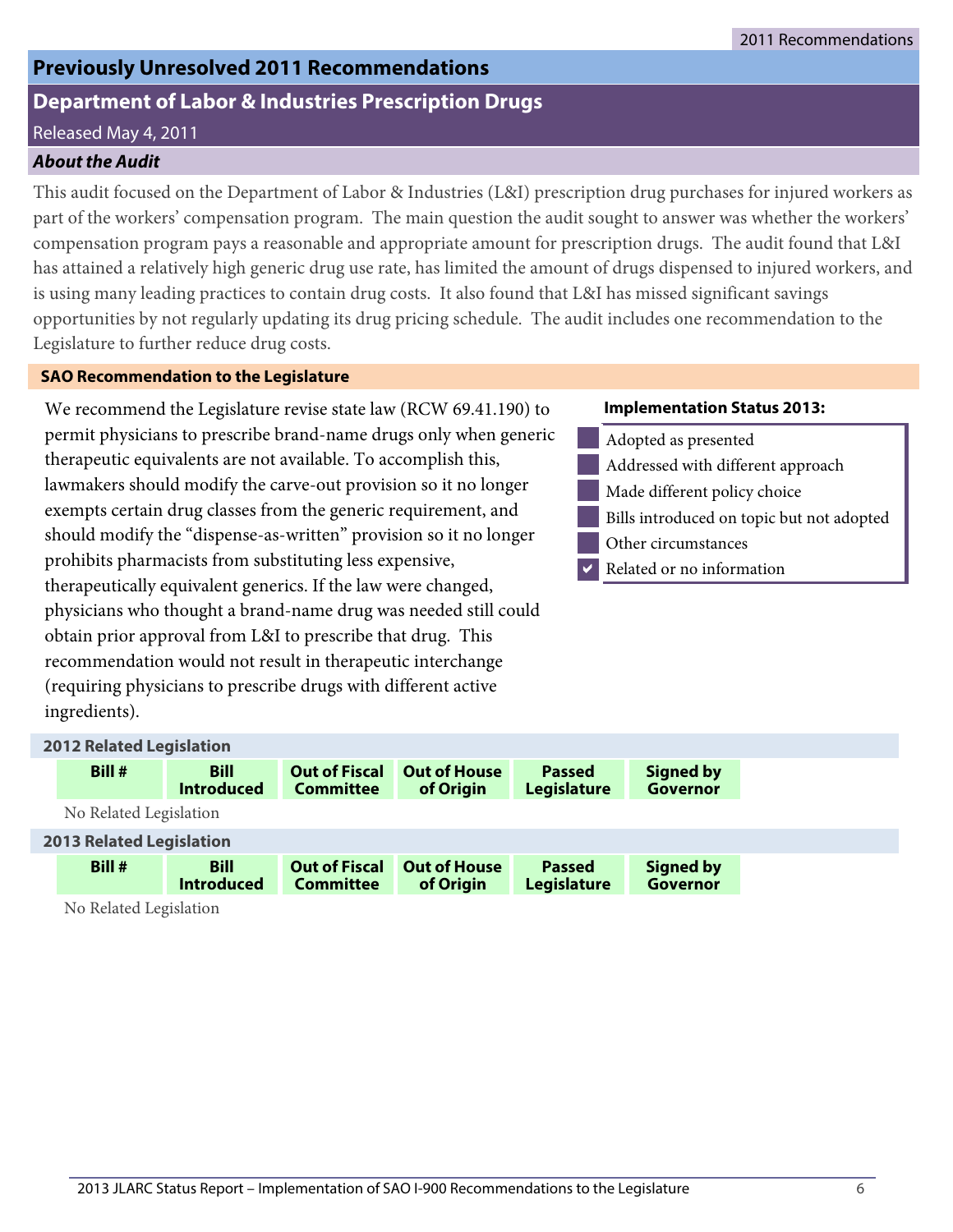## **Crime Victims Programs, Department of Commerce, Department of Labor & Industries, Department of Social and Health Services**

#### Released June 13, 2011

#### **About the Audit**

This audit reviewed the Crime Victims Compensation (CVC) program at the departments of Commerce, Labor & Industries (L&I), and Social and Health Services (DSHS). The audit found that the CVC program should be financially stable through the 2011-13 Biennium. The audit noted, however, a projected federal funding reduction in 2014 could increase future state funding requirements. The audit identified opportunities for the state to further reduce program expenses and improve efficiency by capping certain benefits and simplifying L&I's benefit payment process. The audit also found significant overlap among the crime victims and domestic violence grant programs at Commerce and DSHS and determined that consolidating these programs at DSHS could improve efficiencies, reduce operating costs, and streamline services. The audit determined that it would be cost-prohibitive to merge the CVC program at L&I with the grant programs. This audit issued five recommendations to the Legislature.

#### **SAO Recommendation to the Legislature**

The Legislature should extend or make permanent the 2010 crime victims benefit reductions. Preserving current benefits will prevent the need for the state to increase spending by \$3.6 million annually after July 2015. This action will be key to maintaining a financially stable program after the 2013-15 Biennium. Washington's current maximum benefit of \$50,000 is the ninth highest among the 50 states. The legislature should refine the new law so that all statutory references to benefit levels are consistent.

#### **Implementation Status 2013:**



| <b>2012 Related Legislation</b> |                                 |                                  |                                          |                                  |                              |                                     |  |  |
|---------------------------------|---------------------------------|----------------------------------|------------------------------------------|----------------------------------|------------------------------|-------------------------------------|--|--|
|                                 | Bill #                          | <b>Bill</b><br><b>Introduced</b> | <b>Out of Fiscal</b><br><b>Committee</b> | <b>Out of House</b><br>of Origin | <b>Passed</b><br>Legislature | <b>Signed by</b><br><b>Governor</b> |  |  |
|                                 | SSB 6389                        | ✔                                | $\checkmark$                             |                                  |                              |                                     |  |  |
|                                 | <b>2013 Related Legislation</b> |                                  |                                          |                                  |                              |                                     |  |  |
|                                 | Bill #                          | <b>Bill</b><br><b>Introduced</b> | <b>Out of Fiscal</b><br><b>Committee</b> | <b>Out of House</b><br>of Origin | <b>Passed</b><br>Legislature | <b>Signed by</b><br><b>Governor</b> |  |  |
| No Related Legislation          |                                 |                                  |                                          |                                  |                              |                                     |  |  |

#### **Comments**

The Department of Commerce provided an update and overview of the Department's Crime Victims programs at a work session for the House Appropriations Subcommittee on General Government on January 30, 2013.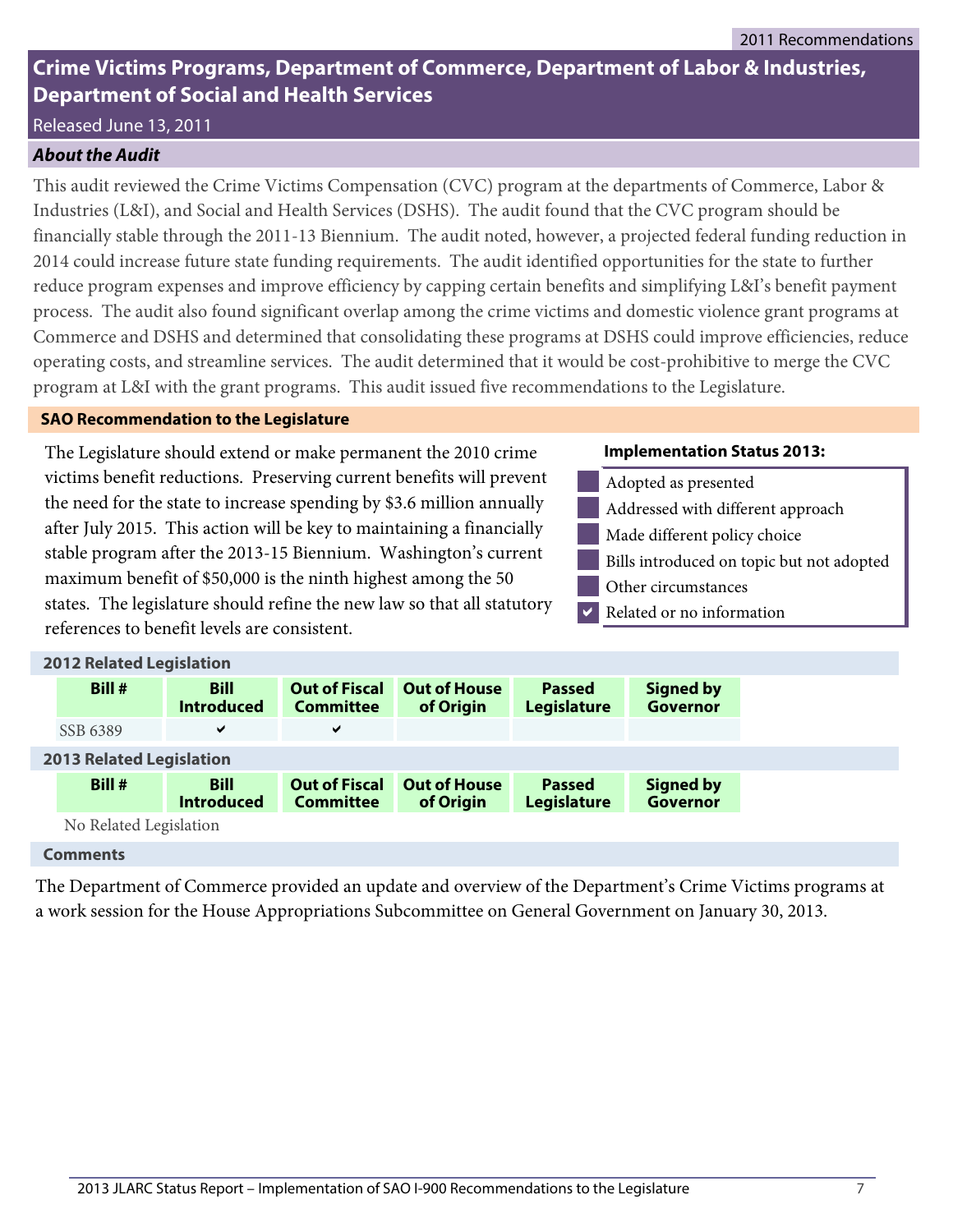## **Crime Victims Programs, Department of Commerce, Department of Labor & Industries, Department of Social and Health Services**

|  | Released June 13, 2011 |  |
|--|------------------------|--|
|  |                        |  |

**2012 Related Legislation**

#### **SAO Recommendation to the Legislature**

The Legislature should authorize L&I's director to reduce CVC benefit levels when funding levels fall short. Officials in three states said this authority was vital to effectively managing their programs. This would also maximize the number of crime victims who receive benefits.



|                                                                                                     | <b>2012 Related Legislation</b>                                                                                                                                                                                                                                                                                                                                                                  |                                              |                                          |                                  |                                     |                                     |  |  |  |  |  |
|-----------------------------------------------------------------------------------------------------|--------------------------------------------------------------------------------------------------------------------------------------------------------------------------------------------------------------------------------------------------------------------------------------------------------------------------------------------------------------------------------------------------|----------------------------------------------|------------------------------------------|----------------------------------|-------------------------------------|-------------------------------------|--|--|--|--|--|
|                                                                                                     | Bill #                                                                                                                                                                                                                                                                                                                                                                                           | <b>Bill</b><br><b>Introduced</b>             | <b>Out of Fiscal</b><br><b>Committee</b> | <b>Out of House</b><br>of Origin | <b>Passed</b><br>Legislature        | <b>Signed by</b><br><b>Governor</b> |  |  |  |  |  |
|                                                                                                     | No Related Legislation                                                                                                                                                                                                                                                                                                                                                                           |                                              |                                          |                                  |                                     |                                     |  |  |  |  |  |
|                                                                                                     | <b>2013 Related Legislation</b>                                                                                                                                                                                                                                                                                                                                                                  |                                              |                                          |                                  |                                     |                                     |  |  |  |  |  |
|                                                                                                     | Bill #                                                                                                                                                                                                                                                                                                                                                                                           | <b>Bill</b><br><b>Introduced</b>             | <b>Out of Fiscal</b><br><b>Committee</b> | <b>Out of House</b><br>of Origin | <b>Passed</b><br><b>Legislature</b> | <b>Signed by</b><br>Governor        |  |  |  |  |  |
|                                                                                                     | No Related Legislation                                                                                                                                                                                                                                                                                                                                                                           |                                              |                                          |                                  |                                     |                                     |  |  |  |  |  |
|                                                                                                     |                                                                                                                                                                                                                                                                                                                                                                                                  | <b>SAO Recommendation to the Legislature</b> |                                          |                                  |                                     |                                     |  |  |  |  |  |
| <b>Implementation Status 2013:</b><br>The Legislature should cap the amount paid for sexual assault |                                                                                                                                                                                                                                                                                                                                                                                                  |                                              |                                          |                                  |                                     |                                     |  |  |  |  |  |
|                                                                                                     | exams. Six of the eight states we reviewed set limits ranging from<br>Adopted as presented<br>\$400 to \$800 per exam. Capping reimbursement amounts at \$800<br>Addressed with different approach<br>could save Washington's program about \$167,000 per year.<br>Made different policy choice<br>Bills introduced on topic but not adopted<br>Other circumstances<br>Related or no information |                                              |                                          |                                  |                                     |                                     |  |  |  |  |  |
|                                                                                                     | <b>2012 Related Legislation</b>                                                                                                                                                                                                                                                                                                                                                                  |                                              |                                          |                                  |                                     |                                     |  |  |  |  |  |
|                                                                                                     | Bill #                                                                                                                                                                                                                                                                                                                                                                                           | <b>Bill</b><br><b>Introduced</b>             | <b>Out of Fiscal</b><br><b>Committee</b> | <b>Out of House</b><br>of Origin | <b>Passed</b><br>Legislature        | <b>Signed by</b><br><b>Governor</b> |  |  |  |  |  |
|                                                                                                     | No Related Legislation                                                                                                                                                                                                                                                                                                                                                                           |                                              |                                          |                                  |                                     |                                     |  |  |  |  |  |
|                                                                                                     | <b>2013 Related Legislation</b>                                                                                                                                                                                                                                                                                                                                                                  |                                              |                                          |                                  |                                     |                                     |  |  |  |  |  |
|                                                                                                     | Bill #                                                                                                                                                                                                                                                                                                                                                                                           | <b>Bill</b><br><b>Introduced</b>             | <b>Out of Fiscal</b><br><b>Committee</b> | <b>Out of House</b><br>of Origin | <b>Passed</b><br><b>Legislature</b> | <b>Signed by</b><br>Governor        |  |  |  |  |  |
|                                                                                                     |                                                                                                                                                                                                                                                                                                                                                                                                  |                                              | No Related Legislation                   |                                  |                                     |                                     |  |  |  |  |  |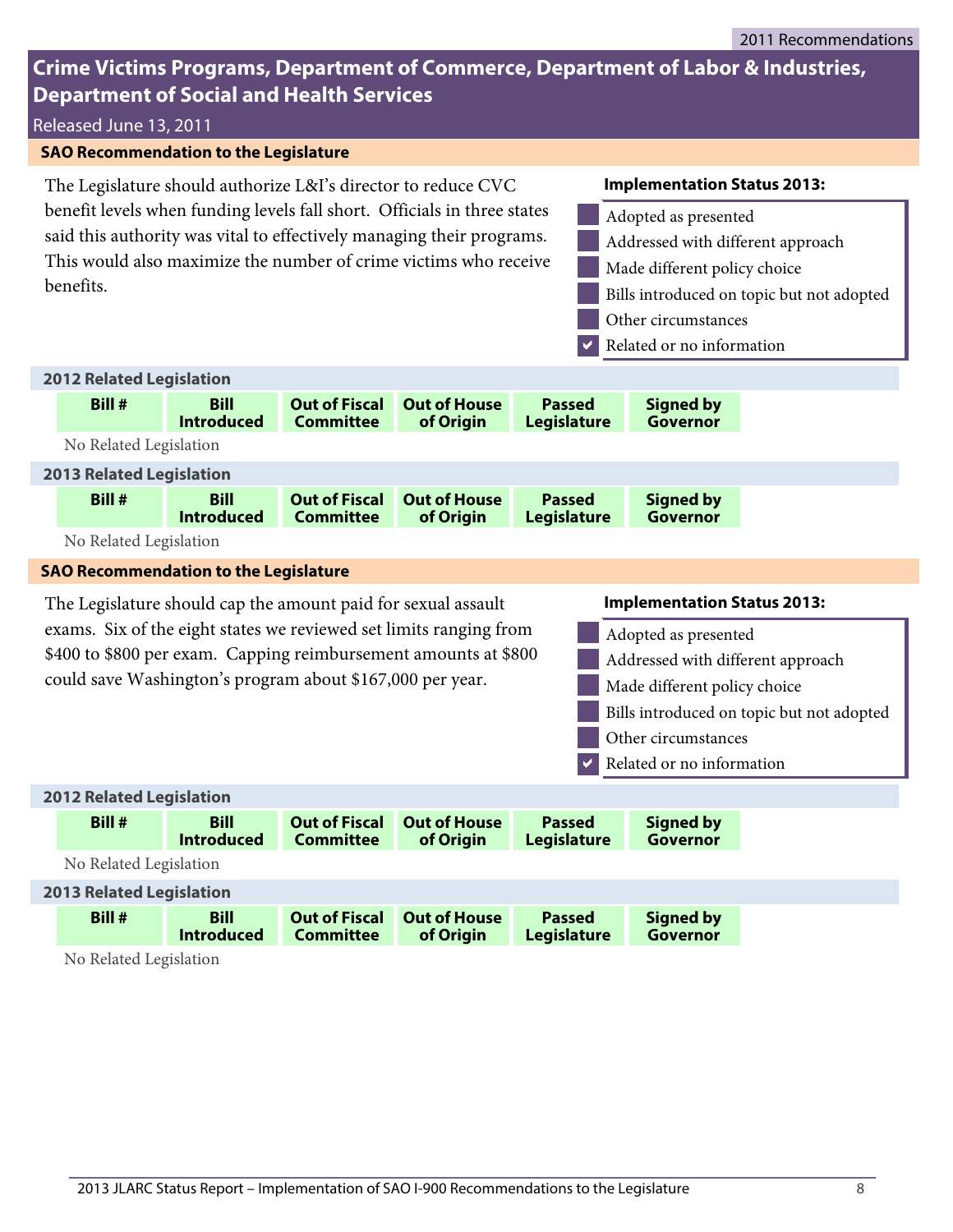## **Crime Victims Programs, Department of Commerce, Department of Labor & Industries, Department of Social and Health Services**

Released June 13, 2011

#### **SAO Recommendation to the Legislature**

The Legislature should amend the law to require local police departments, upon request, to submit crime reports to the CVC program within a specified time. Based on requirements in other states, we recommend a period between 10 or 14 days. This change could cut CVC administrative costs by about \$49,000 annually and reduce the amount of time eligible victims must wait to receive benefits.

#### **Implementation Status 2013:**



Addressed with different approach

Made different policy choice

Bills introduced on topic but not adopted

Other circumstances

Related or no information  $\blacktriangledown$ 



programs we reviewed at Commerce and DSHS for victims of crime and domestic violence into a single program within DSHS. This merger would reduce program duplication and costs, better align program goals and agency missions, and unify budgeting and planning to maximize efficiency. It also could improve service delivery to providers by reducing the administrative burden of dealing with separate grant monitors and multiple sets of requirements.

Adopted as presented

Addressed with different approach

Made different policy choice

Bills introduced on topic but not adopted

Other circumstances

Related or no information  $\blacktriangledown$ 

#### **2012 Related Legislation**

| Bill #                          | <b>Bill</b><br><b>Introduced</b> | <b>Out of Fiscal</b><br><b>Committee</b> | <b>Out of House</b><br>of Origin | <b>Passed</b><br>Legislature | <b>Signed by</b><br>Governor        |  |  |  |
|---------------------------------|----------------------------------|------------------------------------------|----------------------------------|------------------------------|-------------------------------------|--|--|--|
| HB 2573                         | ✔                                |                                          |                                  |                              |                                     |  |  |  |
| <b>2013 Related Legislation</b> |                                  |                                          |                                  |                              |                                     |  |  |  |
| Bill #                          | <b>Bill</b><br><b>Introduced</b> | <b>Out of Fiscal</b><br><b>Committee</b> | <b>Out of House</b><br>of Origin | <b>Passed</b><br>Legislature | <b>Signed by</b><br><b>Governor</b> |  |  |  |
| No Related Legislation          |                                  |                                          |                                  |                              |                                     |  |  |  |

**Additional Legislative Action**

The 2012 Supplemental Operating Budget included \$50,000 General-Fund State for Fiscal Years 2012 and 2013 for the Department of Labor and Industries crime victims' compensation program to pay claims for mental health services for certain clients.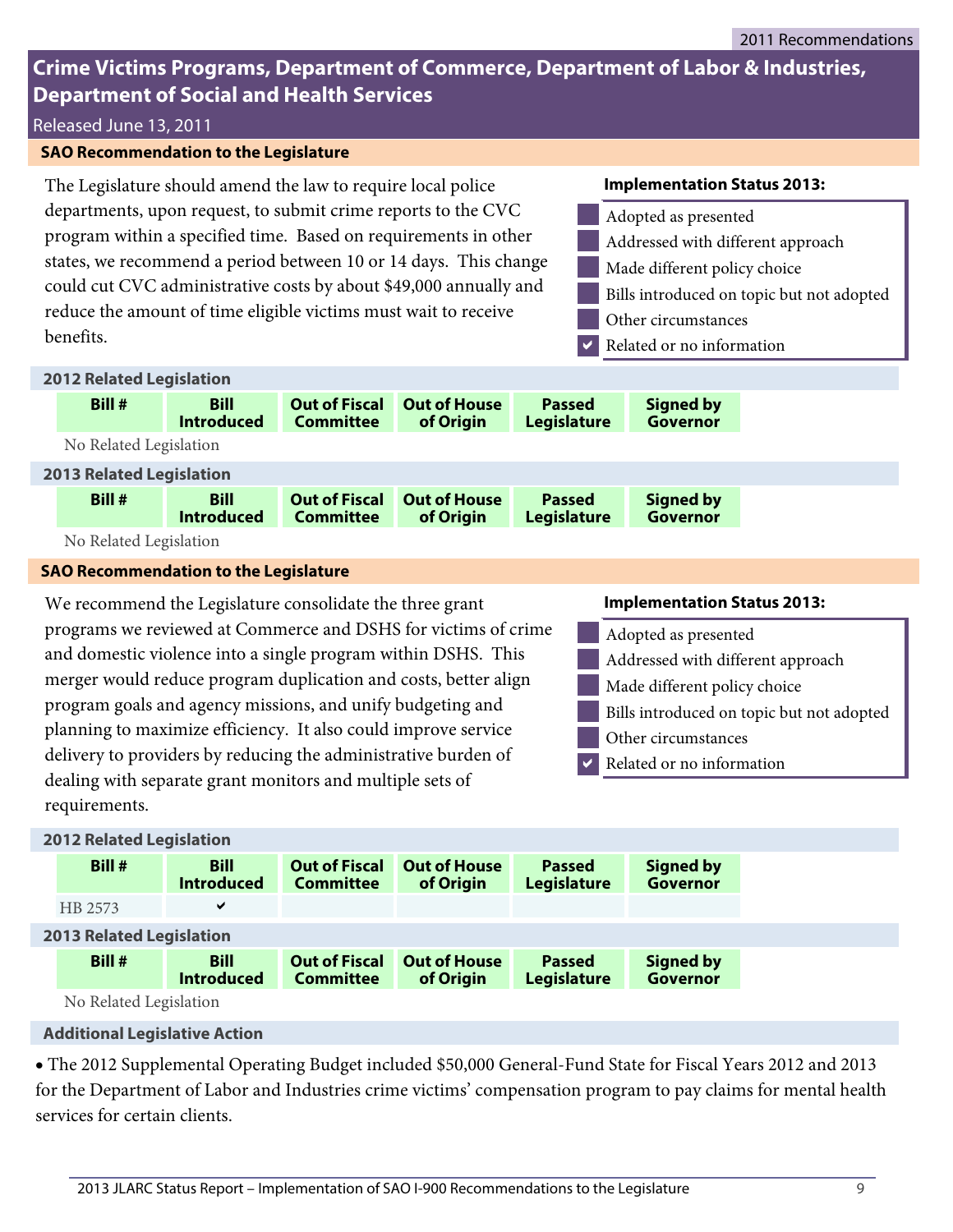#### **Opportunities to Reduce State Mail Volume and Costs**

Released November 1, 2011

#### **About the Audit**

This audit sought to identify ways state agencies could reduce outgoing mail volumes to achieve cost savings. SAO identified the four state agencies with the largest mail volumes (the departments of Employment Security, Labor & Industries, Licensing, and Social and Health Services) and analyzed in detail 55 of the mailings the agencies sent that included more than 100,000 pieces per year. The audit found that 1) in more than half of the high-volume mailings, state or federal law required the agencies to "provide" the information, not necessarily to mail it; 2) 20 percent of the high-volume mailings analyzed provided information the agencies were not required to deliver in any form; and 3) in some cases, laws require agencies to provide information by "mail," which limits an agency's ability to reduce mail volumes. The audit includes one recommendation to the Legislature.

#### **SAO Recommendation to the Legislature**

The Legislature should remove from state law all requirements to "mail" documents. This action would provide all state agencies with greater flexibility to use the most appropriate and cost-effective methods of delivering documents and information.

- Adopted as presented
- Addressed with different approach  $\blacktriangledown$
- Made different policy choice
- Bills introduced on topic but not adopted
- Other circumstances
- Related or no information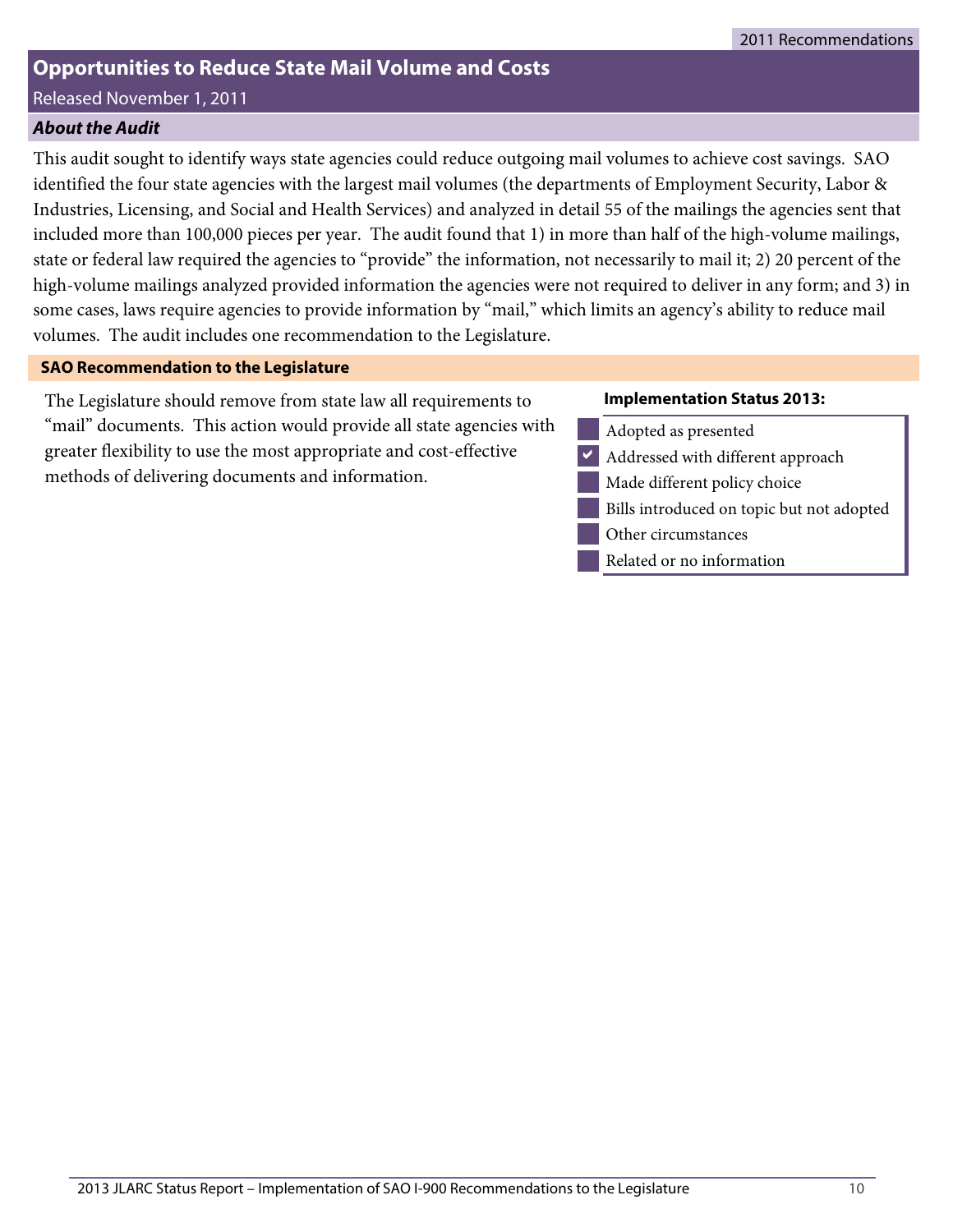## **Opportunities to Reduce State Mail Volume and Costs**

#### Released November 1, 2011

| <b>2011 Related Legislation</b> |                                  |                                          |                                  |                                     |                                     |  |  |  |  |
|---------------------------------|----------------------------------|------------------------------------------|----------------------------------|-------------------------------------|-------------------------------------|--|--|--|--|
| Bill #                          | <b>Bill</b><br><b>Introduced</b> | <b>Out of Fiscal</b><br><b>Committee</b> | <b>Out of House</b><br>of Origin | <b>Passed</b><br><b>Legislature</b> | <b>Signed by</b><br><b>Governor</b> |  |  |  |  |
| HB 1040                         | ✔                                | ✔                                        | ✔                                | ✔                                   |                                     |  |  |  |  |
| <b>ESHB 1725</b>                |                                  | ✔                                        | ✔                                | ✔                                   | ✔                                   |  |  |  |  |
| SSB 5067                        |                                  |                                          | ✔                                | ✔                                   |                                     |  |  |  |  |

#### **2012 Related Legislation**

| Bill #           | <b>Bill</b><br><b>Introduced</b> | <b>Out of Fiscal</b><br><b>Committee</b> | <b>Out of House</b><br>of Origin | <b>Passed</b><br><b>Legislature</b> | <b>Signed by</b><br><b>Governor</b> |
|------------------|----------------------------------|------------------------------------------|----------------------------------|-------------------------------------|-------------------------------------|
| <b>SHB 1259</b>  | $\checkmark$                     | $\checkmark$                             | $\checkmark$                     |                                     |                                     |
| <b>ESHB 2197</b> | $\checkmark$                     | $\checkmark$                             | $\checkmark$                     | $\checkmark$                        | $\checkmark$                        |
| HB 2206          | ✔                                |                                          |                                  |                                     |                                     |
| E2SHB 2253       | $\checkmark$                     | $\checkmark$                             | $\checkmark$                     |                                     |                                     |
| HB 2293          | $\checkmark$                     | $\checkmark$                             | $\checkmark$                     | ✔                                   | $\checkmark$                        |
| SHB 2316         | $\checkmark$                     | $\checkmark$                             |                                  |                                     |                                     |
| HB 2393          | $\checkmark$                     | $\checkmark$                             | $\checkmark$                     | ✓                                   | $\checkmark$                        |
| HB 2400          | ✔                                | $\checkmark$                             | $\checkmark$                     |                                     |                                     |
| HB 2401          | $\checkmark$                     | $\checkmark$                             | $\checkmark$                     |                                     |                                     |
| HB 2419          | $\checkmark$                     |                                          |                                  |                                     |                                     |
| 2SHB 2452        | $\checkmark$                     | $\checkmark$                             | $\checkmark$                     | ✔                                   | $\checkmark$                        |
| HB 2505          | $\checkmark$                     |                                          |                                  |                                     |                                     |
| <b>SHB 2638</b>  | ✔                                | $\checkmark$                             |                                  |                                     |                                     |
| SB 6149          | $\checkmark$                     |                                          |                                  |                                     |                                     |
| <b>ESSB 6150</b> | $\checkmark$                     | $\checkmark$                             | ✔                                | $\checkmark$                        | $\checkmark$                        |
| SB 6151          | $\checkmark$                     |                                          |                                  |                                     |                                     |
| <b>ESSB 6180</b> | $\checkmark$                     | $\checkmark$                             | $\checkmark$                     |                                     |                                     |
| SSB 6198         | $\checkmark$                     | $\checkmark$                             |                                  |                                     |                                     |
| SB 6222          | $\checkmark$                     | $\checkmark$                             |                                  |                                     |                                     |
| SB 6347          | $\checkmark$                     | $\checkmark$                             |                                  |                                     |                                     |
| SB 6349          | $\checkmark$                     | $\checkmark$                             | ✔                                |                                     |                                     |
| <b>ESSB 6607</b> | ✔                                | ✔                                        | ✔                                |                                     |                                     |

#### **2013 Related Legislation**

| Bill #           | <b>Bill</b><br><b>Introduced</b> | <b>Out of Fiscal</b><br><b>Committee</b> | <b>Out of House</b><br>of Origin | <b>Passed</b><br><b>Legislature</b> | <b>Signed by</b><br>Governor |
|------------------|----------------------------------|------------------------------------------|----------------------------------|-------------------------------------|------------------------------|
| EHB 1013         | ✔                                |                                          | ✔                                |                                     |                              |
| HB 1032          | ✔                                |                                          | ✔                                |                                     |                              |
| HB 1057          | $\checkmark$                     |                                          |                                  |                                     |                              |
| HB 1118          | $\checkmark$                     |                                          |                                  |                                     |                              |
| <b>SHB 1370</b>  | ✔                                |                                          | ✔                                | $\checkmark$                        | ✔                            |
| <b>ESHB 1400</b> | $\checkmark$                     |                                          | $\checkmark$                     | $\checkmark$                        | ✔                            |
| <b>ESHB 1467</b> | $\checkmark$                     |                                          | $\checkmark$                     |                                     |                              |
| <b>SHB 1568</b>  | $\checkmark$                     | $\checkmark$                             | $\checkmark$                     | $\checkmark$                        | ✔                            |
| HB 1576          | ✔                                |                                          | ✔                                | ✔                                   | ✔                            |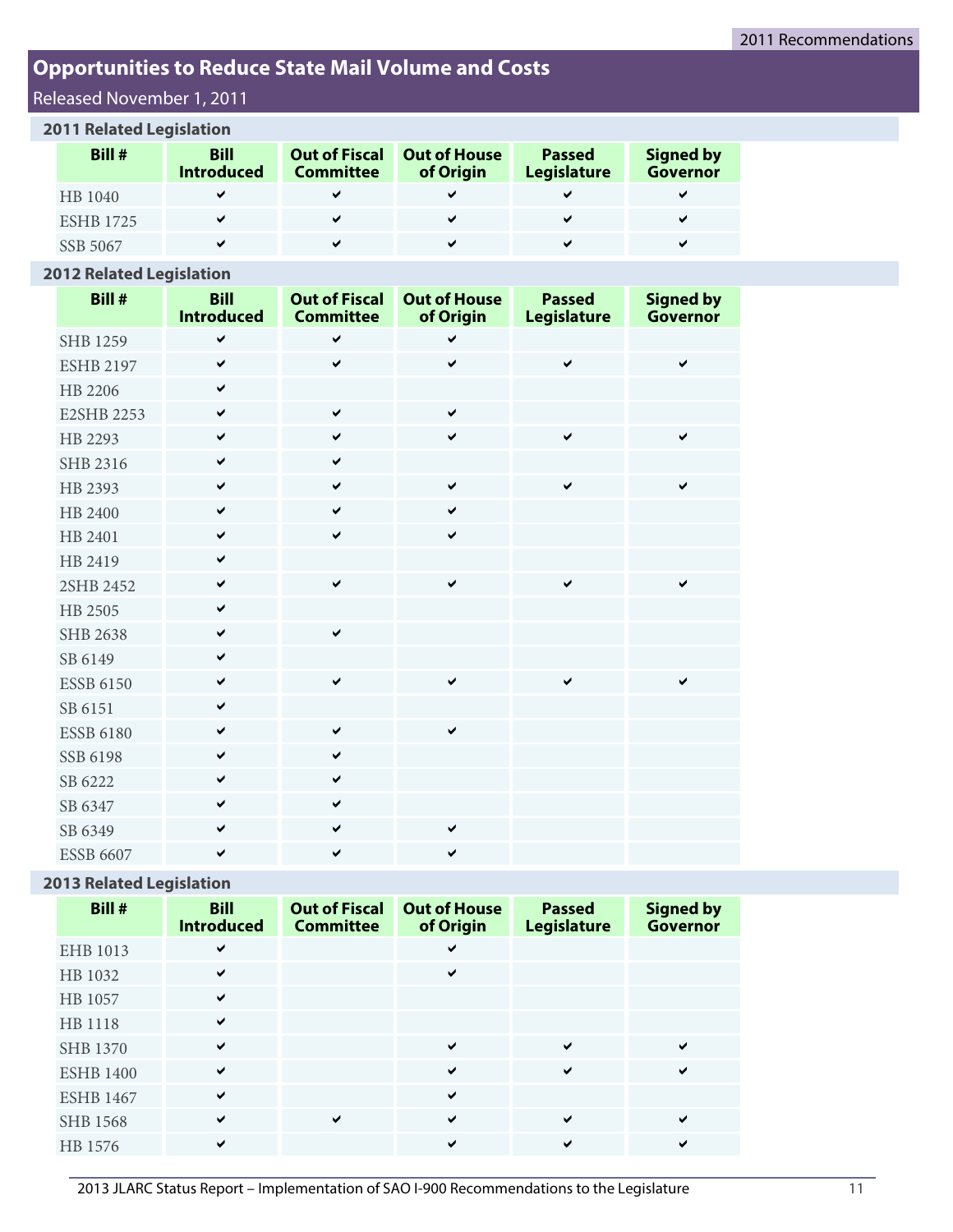#### **Opportunities to Reduce State Mail Volume and Costs**

Released November 1, 2011

| HB 1797          | ✔            |              | ✔            |   |              |
|------------------|--------------|--------------|--------------|---|--------------|
| HB 1966          | $\checkmark$ | $\checkmark$ |              |   |              |
| SHB 2033         | $\checkmark$ | $\checkmark$ |              |   |              |
| <b>SSB 5008</b>  | $\checkmark$ |              | $\checkmark$ | ✔ | $\checkmark$ |
| <b>ESSB 5034</b> | $\checkmark$ | $\checkmark$ | $\checkmark$ |   |              |
| SB 5136          | $\checkmark$ |              | $\checkmark$ | ✔ | $\checkmark$ |
| ESB 5221         | $\checkmark$ |              | $\checkmark$ | ✔ | $\checkmark$ |
| SB 5260          | $\checkmark$ |              |              |   |              |
| SB 5277          | $\checkmark$ |              |              |   |              |
| SB 5360          | $\checkmark$ |              |              |   |              |
| SB 5704          | $\checkmark$ |              |              |   |              |

#### **Comments**

#### **Legislation in 2013**

The State Auditor recommended that the Legislature remove all requirements for agencies to "mail" documents. The Legislature has not undertaken a comprehensive effort to remove statutory requirements to mail something, but has instead done so on a case by case basis. In 2013, legislators considered several instances in which entities were required to "mail something" and has provided agencies with the authority to use electronic mail as an option. Due to the broad scope of bills that include some mention of mail, the bills included in the list of "2013 Related Legislation" should not be considered comprehensive.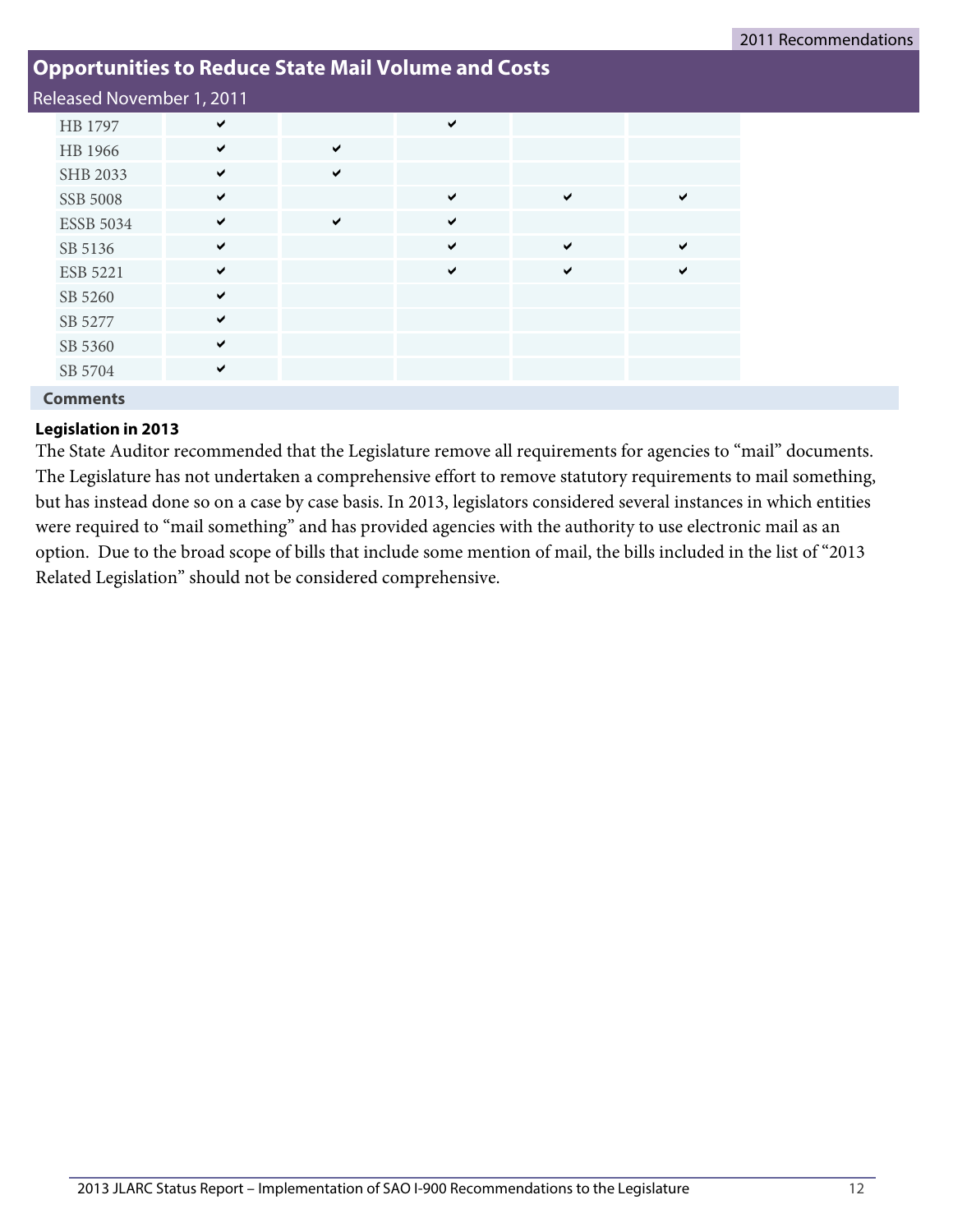## **Previously Unresolved 2010 Recommendations**

#### **Mid-Columbia Public Utility Districts**

#### Released May 19, 2010

#### **About the Audit**

This audit focused on three mid-Columbia public utility districts (PUDs) that own and operate hydroelectric facilities on the Columbia River. They are Chelan County PUD, Douglas County PUD, and Grant County PUD. The audit objectives covered the nine elements of a performance audit included in I-900 as well as five specific objectives related to providing citizens useful and accurate financial, performance and policy information; achieving effective and efficient planning, designing, and construction management; efficiently soliciting, procuring and managing contracts; effectively managing administrative operations; and efficiently managing operational expenses. An overarching recommendation from the audit includes one recommendation to the Legislature.

#### **SAO Recommendation to the Legislature**

We recommend the Legislature consider increasing the threshold for Chapter 54.04.070(2) RCW. Specifically: (2) Any work ordered by a district commission, the estimated cost of which is in excess of twenty-five thousand dollars, exclusive of sales tax, shall be by contract. However, a district commission may have its own regularly employed personnel perform work which is an accepted industry practice under prudent utility management without a contract. For purposes of this section, "prudent utility management" means performing work with regularly employed personnel utilizing material of a worth not exceeding **one hundred fifty thousand dollars** in value without a contract. This limit on the value of material being utilized in work being performed by regularly employed personnel shall not include the value of individual items of equipment purchased or acquired and used as one unit of a project. (Emphasis added in SAO report)

- Adopted as presented
- Addressed with different approach
- Made different policy choice
- Bills introduced on topic but not adopted
- Other circumstances
- Related or no information  $\blacktriangledown$